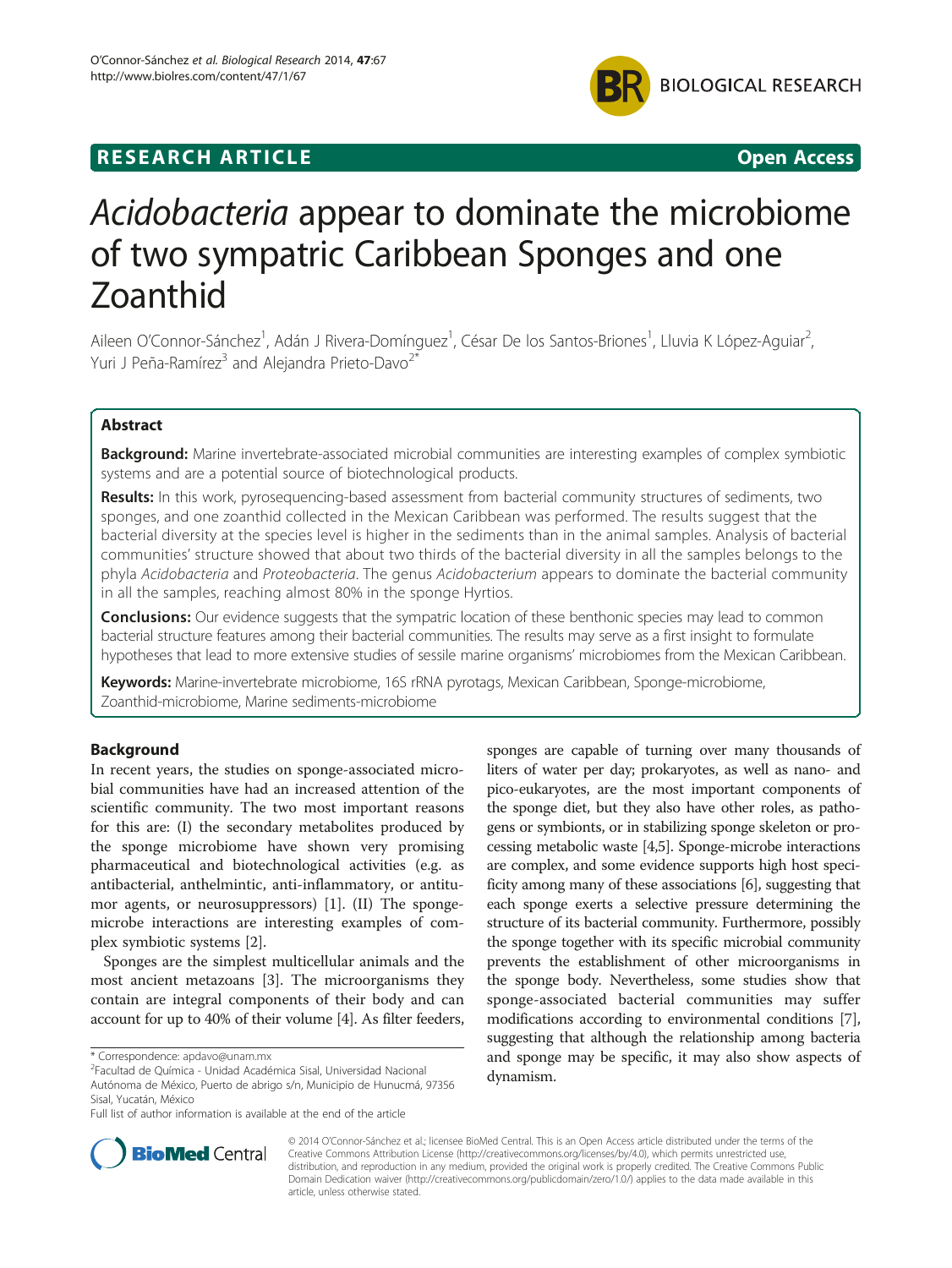Numerous studies have reported the existence of spongespecific 16S ribosomal RNA gene sequence clusters, describing bacteria found in sponges but very rare in surrounding environments, like sediments or water [[8](#page-4-0)]. The diversity and specificity of microbial communities in marine organisms is a key aspect of the ecology and evolutionary relationships between both the eukaryotic hosts and their associated prokaryotes. To date, 32 major bacterial phyla and several possibly novel spongeassociated bacterial communities have been identified [[9\]](#page-4-0). Nevertheless, most studies have focused on sponges of high latitudes and very little is known about the structure of microbial communities associated with sponges of tropical seas.

The recent advent of massively parallel sequencing technologies has revolutionized microbial diversity and ecology studies. The gene encoding the small-subunit of the rRNA serves as a prominent tool for the phylogenetic analysis and classification of bacteria, owing to its high degree of conservation and its fundamental function in living organisms [[10\]](#page-4-0). Pyrosequencing of this gene has proved to be a cost-effective method for the characterization of bacterial communities and, although it may be subject to a moderate bias [[11](#page-5-0)], it is widely used to get a cultivation-independent general view about the phylogenetic profile of bacterial communities (e.g. [[8](#page-4-0)]).

The aim of the present work was to analyze by 16S tag-pyrosequencing assessment, the bacterial community structures of three sympatric marine organisms (two sponges and one zoanthid) and the sediments beneath them in a location of the Caribbean Sea.

## Results and discussion

A total of 26,959 rRNA quality sequences with an average read length of 466 bp were generated through the tag-pyrosequencing. At phylum level, all the samples had a similar number of OTUs, ranging from 44 to 49, with exception of the sponge Hyrtios, which had only 28. Nevertheless, at species level, the sediments showed a larger number of OTUs (441) than did the animal samples. The zoanthid Palythoa had 385 OTUs, while the sponges Aiolochroia and Hyrtios had 279 and 127 respectively (Table 1).

Chao 1 richness estimator suggests that most of the estimated diversity contained within these communities was captured by our sequencing efforts; even in the case of the sediments, where less reads were generated. Actually, at phylum level, the Chao 1 index coincides with the number of detected OTUs for all the samples. At species level, the sediments had the highest diversity predicted by Chao1 (460), while the sponge Hyrtios showed the lowest (164).

The Shannon diversity index values  $(H')$ , both at the phylum and species levels, suggest that the sediments held a higher bacterial diversity than the marine organisms living right above them; among which the zoanthid Palythoa had about the same bacterial diversity at species level than the sponge Aiolochroia and a more diverse bacterial community than the sponge *Hyrtios*. The sediments also presented higher evenness values than the animal samples; meaning that they had not only a higher number of taxa, but that their relative abundances were more homogeneous; thus making them the most diverse sample in this study. The higher bacterial diversity observed in the sediments is not surprising and has been described before [\[12](#page-5-0)]; it is also most likely the result of the sediments being subjected to more variable environmental conditions than the inside of the animal tissues, where highly selective conditions should prevail; furthermore, marine sediments may represent an environment with a higher number of microniches than those in animal tissue. All the observed values in our sponges are typically found in sponge microbiomes (e.g. [[13](#page-5-0)]), which supports the former hypothesis.

All the generated reads were classified as belonging to the domain Bacteria. The reads from all the four samples together represented a total of 16 phyla (Figure [1](#page-2-0)A), out of which 12 had a relative abundance of >1% in at least one sample. The phyla Chlorobi, TM7 and Tenericutes were only observed in the sediments sample, while the phylum Deinococcus-Thermus was only found in the zoanthid Palythoa and in the sponge Aiolochroia, and the only sample where the phylum Chlamydiae was not detected was the sponge *Hyrtios*. All the other phyla were present in the four samples. The two most

Table 1 General analysis of the pyrosequencing-derived datasets

| Sample          | # Reads | Av seg len | 20% Dissimilarity |        |              |                 | 3% Dissimilarity |        |              |                 |
|-----------------|---------|------------|-------------------|--------|--------------|-----------------|------------------|--------|--------------|-----------------|
|                 |         |            | # OTUs            | Chao I | Shannon (H') | <b>Evenness</b> | # OTUs           | Chao I | Shannon (H') | <b>Evenness</b> |
| Sediments       | 2.348   | 413        | 45                | 45     | 2.95         | 0.77            | 441              | 460    | 5.52         | 0.90            |
| Palythoa        | 12.073  | 478        | 44                | 44     | 2.72         | 0.72            | 385              | 41'    | 3.98         | 0.66            |
| Aiolochroia     | 6.439   | 464        | 49                | 49     | 2.74         | 0.70            | 279              | 308    | 3.95         | 0.70            |
| <b>Hyritios</b> | 6.099   | 466        | 28                | 28     | 1.30         | 0.39            | 27               | 164    | 67،          | 0.34            |

The number of OTUs, Shannon diversity, Chao I and evenness were analyzed at 20% (the phylum level) and 3% (the species level) sequence dissimilarity for each sample.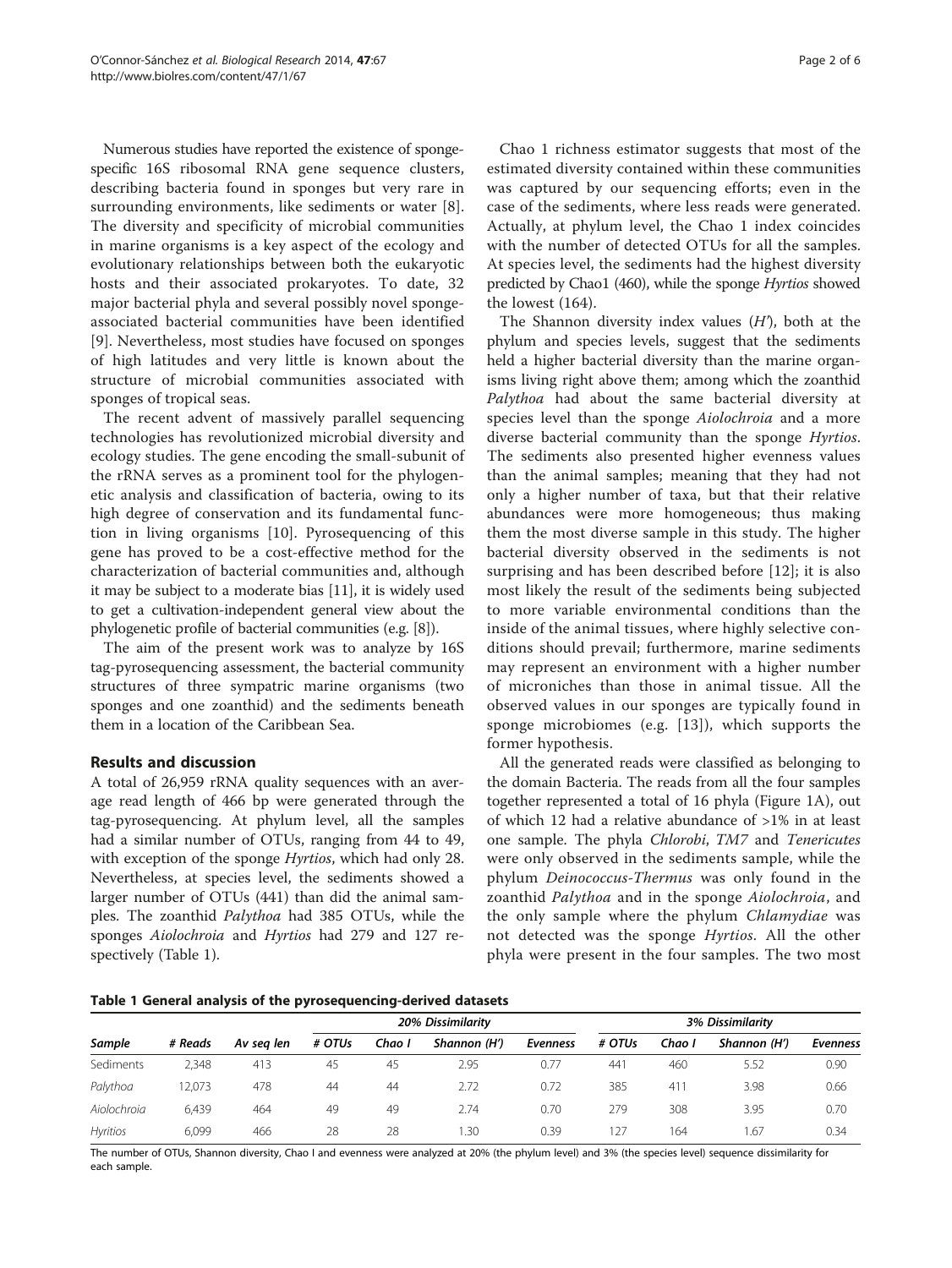<span id="page-2-0"></span>

dominant phyla in all the samples were Acidobacteria and Proteobacteria. Together, both accounted for more than two thirds of the total phyla present in each sample (Figure 1A). The third most abundant phylum within the sediments was Bacterioidetes, with 10%, while in the animal samples it showed considerably lower abundances, ranging from 0.06% to 1.77%. In the zoanthid and in the sponge *Hyrtios*, the third most abundant phylum was Chloroflexi (8% and 6% respectively), while in Aiolochroia, this rank was taken by Actinobacteria (12%). All the phyla found in the animal samples have been previously reported as part of sponge microbiomes [[8\]](#page-4-0) while some phyla commonly found in sponge microbiomes, like Planctomycetes and the candidate phylum

Poribacteria, were not observed when using the RDP pipeline presented in this study.

The most outstanding difference in the bacterial community structure between the sediments and the animal samples was that while the sediments were dominated by *Proteobacteria*, the animal samples were strongly dominated by Acidobacteria. To our knowledge, this is the first report of *Acidobacteria* reaching abundances up to 79% in a sponge microbiome, where the dominant phyla that have been reported are either Proteobacteria (e.g. [[9,](#page-4-0)[14\]](#page-5-0)) or Chloroflexi [\[2](#page-4-0),[13\]](#page-5-0).

Another surprising finding in this work was that at 3% dissimilarity, *Acidobacteria* grouped in only one cluster (Figure 1B). However, when closely analyzing this data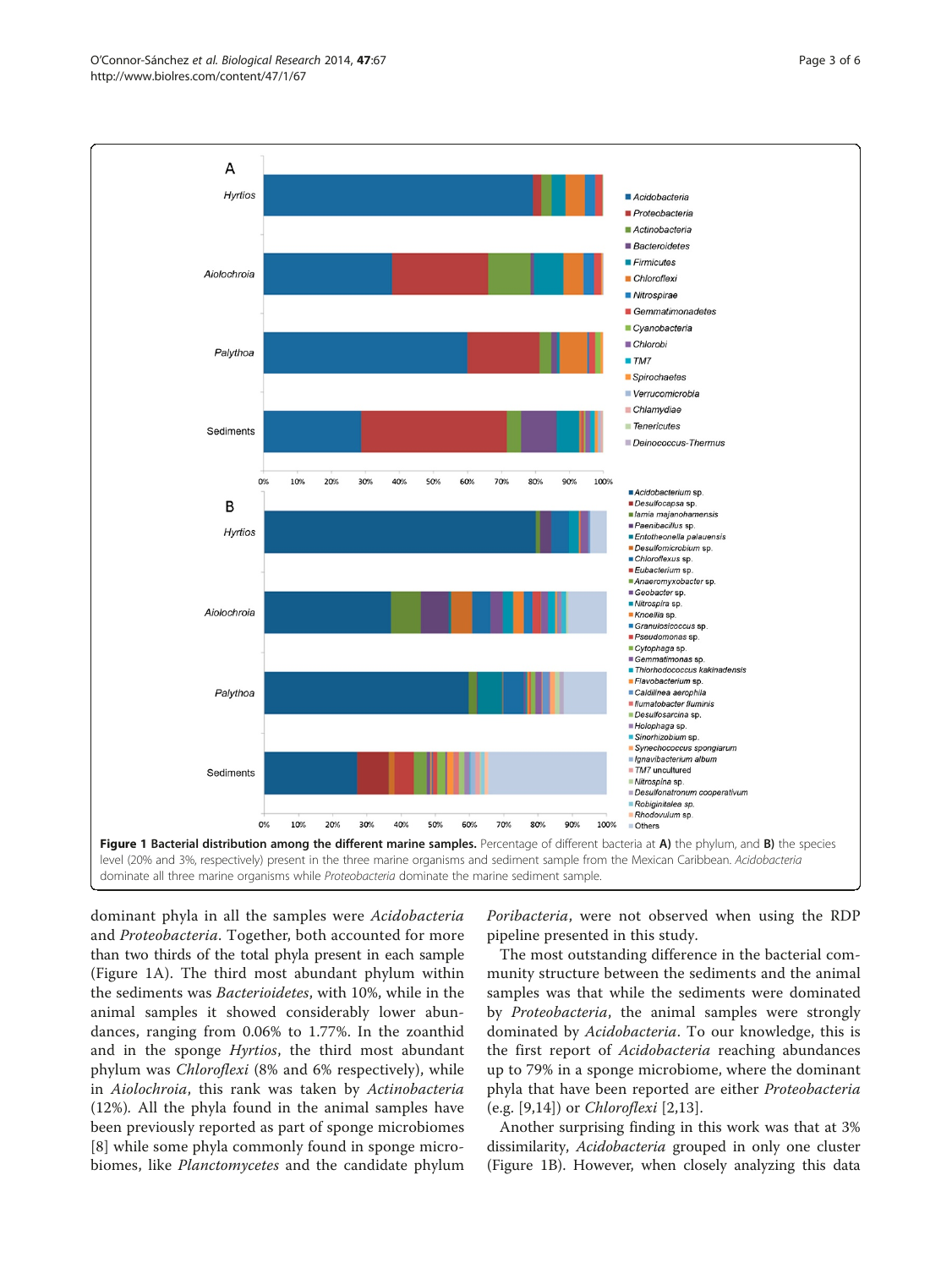using the program Qiime [[15\]](#page-5-0), which uses the "greengenes" database [\(http://greengenes.lbl.gov/cgi-bin/nph](http://greengenes.lbl.gov/cgi-bin/nph-index.cgi)[index.cgi\)](http://greengenes.lbl.gov/cgi-bin/nph-index.cgi), it was seen that this cluster contained 13 OTUs represented by uncultivated clones, and Candidatus Solibacter (Additional file [1:](#page-4-0) Figure S1). Nevertheless it is clear that this group contains only bacteria of the phylum Acidobacterium. In contrast, the phylum Proteobacteria split into several species, supporting previous observation about this phylum being one of the most diverse in sponges [[6\]](#page-4-0). Due to the species partitioning observed in Proteobacteria, the genus Acidobacterium (phylum Acidobacteria, class Acidobacteria) was the most abundant in all the samples we tested, including the sediments (Figure [1B](#page-2-0)).

To our knowledge, there are only two previous studies on the bacterial community structures in sponges of the genus Hyrtios. (i) Schmitt et al. [[6](#page-4-0)] studied the microbiome of three Hyrtios species: Hyrtios sp. collected in the Great Barrier Reef (Australia), Hyrtios altum collected in Guam (Northern Pacific Ocean), and Hyrtios erectus collected in the Red Sea. Although their analyses were not reported at the species level, the study does not reveal a clear correlation between microbial community structure and host phylogeny and suggests that geographic location may have a greater effect on microbial community structure than does the identity of the host sponge. (ii) Recently, Jeong et al. [\[13\]](#page-5-0) studied the bacterial community structure present in two samples of Hyrtios erectus collected in Micronesia, where Acidobacteria represented only 10-20% of the total bacterial abundance in the sponges; far from the 79% observed in the Hyrtios sample in the present study. Our data strengthens the hypothesis that, although spongeassociated microbial communities may have some degree of host specificity, environmental conditions may exert a stronger influence on bacterial selection, thus the bacterial community structures of sponge microbiomes can have variations according to the geographic location where the organism is settled.

Meanwhile, only one study has been done on the microbiome of a zoanthid. Sun et al. [[16\]](#page-5-0) analyzed Palythoa australiae samples collected in the South China Sea and found that Proteobacteria was the most abundant phylum in that organism with a relative abundance of 58.6 %, followed by Chloroflexi (12%) and Actinobacteria (10%). Acidobacteria accounted for only 6% of the phyla they detected; in contrast with the 60% that we found in our zoanthid sample. As for sediment samples, our results agree with previous studies on the community structure in sea sediments (e.g. [\[17](#page-5-0)]), where Proteobacteria has been reported as the dominant phylum.

Our study suggests that sympatric samples may share some patterns on bacterial community structure and that the geographic location may have an influence as strong –or even stronger- than the phylogenetic relationship among their host organisms.

Members of the phylum Acidobacteria have been observed in many different habitats. Their phylogenetic diversity, ubiquity and abundance suggest that they have an important ecological role and an extensive metabolic versatility [\[18](#page-5-0)]. However, the genetic and physiological information regarding Acidobacteria is very scarce, as the majority of its members have not been cultivated and they have only been identified by their 16S rDNA sequences. Currently, only 17 genome sequences from this phylum are publicly available [\[19](#page-5-0)].

### Conclusions

Our results suggest that the environmental conditions in the sampled location of the Caribbean Sea, together with the conditions in the tissue of the studied samples, exerted a selective pressure favoring bacteria from the genus Acidobacterium. There is a possibility that the host, together with its associated Acidobacteria creates conditions that strongly inhibit the proliferation of other taxa (e.g. by producing secondary metabolites). Further work would be necessary to test these hypotheses, and support the study of these marine invertebrate genera as a source of novel marine natural products. Our study is a first insight into the microbiome of sessile marine invertebrates from the Mexican Caribbean using cultivation independent methods, and it may serve to formulate future hypotheses that contribute to a better scientific understanding of the marine organisms-microbiome interactions and their biotechnological potential.

#### **Methods**

Two sponges identified as Aiolochroia sp. (phylum Porifera, class Demospongias, order Verongida) and Hyrtios sp. (phylum Porifera, class Demospongias, order Dictyoceratida), one zoanthid identified as Palythoa sp. (phylum Cnidaria, class Anthozoa, order Zoanthidea), and a sediment sample, were collected by scuba diving at a depth of about 4–10 m in the Mexican area of the Caribbean Sea, in the reefs surrounding the lagoon of Banco Cinchorro (18° 23.66 N; 87° 24.447 W ), in July 2012. The three sampled organisms and the sediments were collected very near to each other, within a radius of about 1 m. The four samples were collected aseptically, enclosed in sterile bags, frozen at −20°C, and immediately transported to the laboratory.

Animal samples were then thawed and cut into small pieces and homogenized in a sterilized mortar. Metagenomic DNA was extracted according to the method described by Taylor et al. [[20](#page-5-0)]. The DNA from the sediment sample was extracted following the method reported by Rojas-Herrera et al. [\[21\]](#page-5-0).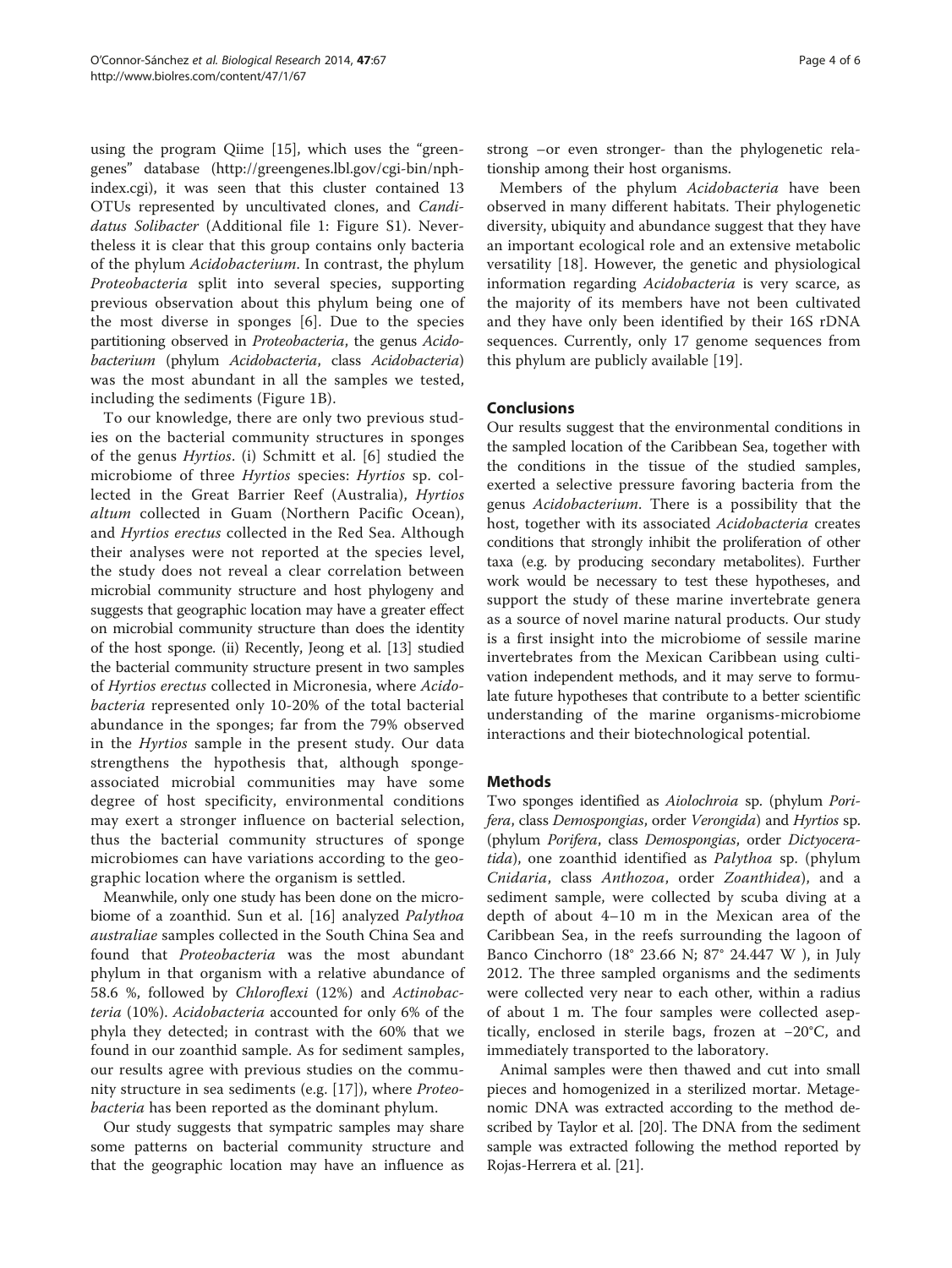<span id="page-4-0"></span>Purified metagenomic DNA was submitted to the Research and Testing Laboratory (RTL) (Lubbock, TX, USA) for tag-pyrosequencing. Bacterial tag-encoded FLX amplicon pyrosequencing (bTEFAP) was performed as described previously using bacterial universal primers Gray28F (5'- TTTGATCNTGGCTCAG-3') and Gray519R (5'-GTNTT ACNGCGGCKGCTG-3') primers [\[22](#page-5-0)]. Sequencing was based on RTL protocols ([www.researchandtesting.com](http://www.researchandtesting.com)).

Following sequencing, all failed sequence reads, low quality sequence ends and tags and primers were removed and sequence collections depleted of any nonbacterial ribosome sequences and chimeras using the B2C2 software [[23](#page-5-0)], as described previously [[24](#page-5-0)]. To determine the identity of bacteria in the remaining sequences, these were denoised, assembled into clusters and queried using a distributed BLASTn.NET algorithm against a database of high-quality 16S bacterial sequences derived from NCBI. Database sequences were characterized as high-quality based upon criteria similar to those utilized by RDP [[25\]](#page-5-0). Using a .NET and C# analysis pipeline, the resulting BLASTn outputs were compiled and validated using taxonomic distance methods and data reduction analysis was performed as described previously [[24\]](#page-5-0). Based upon the above BLASTn-derived sequence identity (percent of totallength query sequence which aligns with a given database sequence) and validated using taxonomic distance methods, the bacterial sequences were classified at the appropriate taxonomic levels based upon the following criteria: sequences with identity scores (relative to known or well characterized 16S sequences) greater than 97% identity (<3% divergence) were resolved at the species level, and 77% to 80% at the phylum level. Sequencing reads were aligned and clustered following the Ribosomal Database Project (RDP-Release 10) pyrosequencing pipeline (<http://pyro.cme.msu.edu/>). Shannon, Chao 1, and evenness indices were obtained using the RDP tools.

All the 16S rRNA gene sequences were deposited in the NCBI Sequence Read Archive (SRA) under the Bioproject PRJNA256178 [\(http://www.ncbi.nlm.nih.gov/biosample?Lin](http://www.ncbi.nlm.nih.gov/biosample?LinkName=bioproject_biosample_all) [kName=bioproject\\_biosample\\_all](http://www.ncbi.nlm.nih.gov/biosample?LinkName=bioproject_biosample_all) &from\_uid = 256178).

All the experimental research that is reported in the manuscript has been performed with the approval of an appropriate ethics committee. There was not experimental research neither on humans nor on animals.

## Additional file

[Additional file 1:](http://www.biomedcentral.com/content/supplementary/0717-6287-47-67-S1.pdf) Operational taxonomic units (OTUs) at 97% 16S rRNA sequence similarity belonging to the phylum Acidobacteria that were observed in the three sympatric marine organisms studied.

#### Competing interests

The authors declare that they have no competing interests.

#### Authors' contributions

All authors have contributed equally to this work. All authors read and approved the final manuscript.

#### Acknowledgements

The authors would like to thank Dr. Joseph Pawlik from the University of North Carolina Wilmington for his kind invitation to participate in the oceanographic expedition aboard the R/V Walton Smith as well as all the ship crew and members for their support towards this project. We would like to acknowledge Jan Vicente Raczkowski from the University of Maryland Center for Environmental Science for his prompt identification of our marine organisms. We also thank Dr. Reynaldo C Pless-Elling for his suggestions and edits to the manuscript. All samples were taken under SRE permit: CTC-06809 and CONAPESCA permit: DAPA/2/06504/11//612/1608. The work for this publication was partially supported by the CICY Fiscal Fund 60210, the fund FOMIX-Yucatán165026 the CONACYT "Iniciación a la Investigación" fellowship #1039200015 and by UNAM Facultad de Química PAIP 2011–2012 fund.

#### Author details

<sup>1</sup>Unidad de Biotecnología. Centro de Investigación Científica de Yucatán A.C Calle 43 # 130, Chuburná de Hidalgo, 97200 Mérida, Yucatán, México. 2 Facultad de Química - Unidad Académica Sisal, Universidad Nacional Autónoma de México, Puerto de abrigo s/n, Municipio de Hunucmá, 97356 Sisal, Yucatán, México. <sup>3</sup>Departamento de Ciencias de la Sustentabilidad, El Colegio de la Frontera Sur - Unidad Campeche, Campeche, México.

#### Received: 13 September 2014 Accepted: 27 November 2014 Published: 10 December 2014

#### References

- 1. Graca AP, Bondoso J, Gaspar H, Xavier JR, Monteiro MC, de la Cruz M, Oves-Costales D, Vicente F, Lage OM: Antimicrobial activity of heterotrophic bacterial communities from the Marine Sponge Erylus discophorus (Astrophorida, Geodiidae). PLoS One 2013, 8(11):e78992. doi:10.1371/journal. pone.0078992.
- 2. Montalvo NF, Davis J, Vicente J, Pittiglio R, Ravel J, Hill RT: Integration of culture-based and molecular analysis of a complex sponge-associated bacterial community. PLoS One 2014, 9(3):e90517. doi:10.1371/journal. pone.0090517.
- 3. Dupont S, Carre-Mlouka A, Domart-Coulon I, Vacelet J, Bourguet-Kondracki ML: Exploring cultivable *Bacteria* from the prokaryotic community associated with the carnivorous sponge Asbestopluma hypogea. FEMS Microbiol Ecol 2014, 88:160–174. doi:10.1111/1574-6941.12279.
- 4. Hentschel U, Hopke J, Horn M, Friedrich AB, Wagner M, Hacker J, Moore BS: Molecular evidence for a uniform microbial community in sponges from different oceans. Appl Environ Microb 2002, 68(9):4431. doi:10.1128/AEM. 68.9.4431-4440.
- 5. Taylor MW, Radax R, Steger D, Wagner M: Sponge-associated microorganisms: evolution, ecology, and biotechnological potential. Microbiol Mol Biol R 2007, 71(2):295–347. doi:10.1128/MMBR. 00040-06.
- 6. Schmitt S, Tsai P, Bell J, Fromont J, Ilan M, Lindquist N, Perez T, Rodrigo A, Schupp PJ, Vacelet J, Webster N, Hentschel U, Taylor MW: Assessing the complex sponge microbiota: core, variable and species-specific bacterial communities in marine sponges. ISME 2012, 6(3):564–576. doi:10.1038/ ismej.2011.116.
- 7. Mohamed NM, Enticknap JJ, Lohr JE, Mcintosh SM, Hill RT: Changes in bacterial communities of the marine sponge Mycale laxissima on transfer into aquaculture. Appl Environ Microb 2008, 74(4):1209–1222. doi:10.1128/ AEM. 02047-07.
- 8. Taylor MW, Tsai P, Simister RL, Deines P, Botte E, Ericson G, Schmitt S, Webster NS: "Sponge-specific" bacteria are widespread (but rare) in diverse marine environments. ISME J 2013, 7(2):438–443. doi:10.1038/ismej.2012.111.
- 9. Alex A, Silva V, Vasconcelos V, Antunes A: Evidence of unique and generalist microbes in distantly related sympatric intertidal marine sponges (Porifera: Demospongiae). PLoS One 2013, 8(11):e80653. doi:10.1371/journal.pone.0080653.
- 10. Vos M, Quince C, Pijl AS, DE Hollander M, Kowalchuk GA: A comparison of rpoB and 16S rRNA as markers in pyrosequencing studies of bacterial diversity. PLoS One 2012, 7(2):e30600. doi:10.1371/journal.pone.0030600.